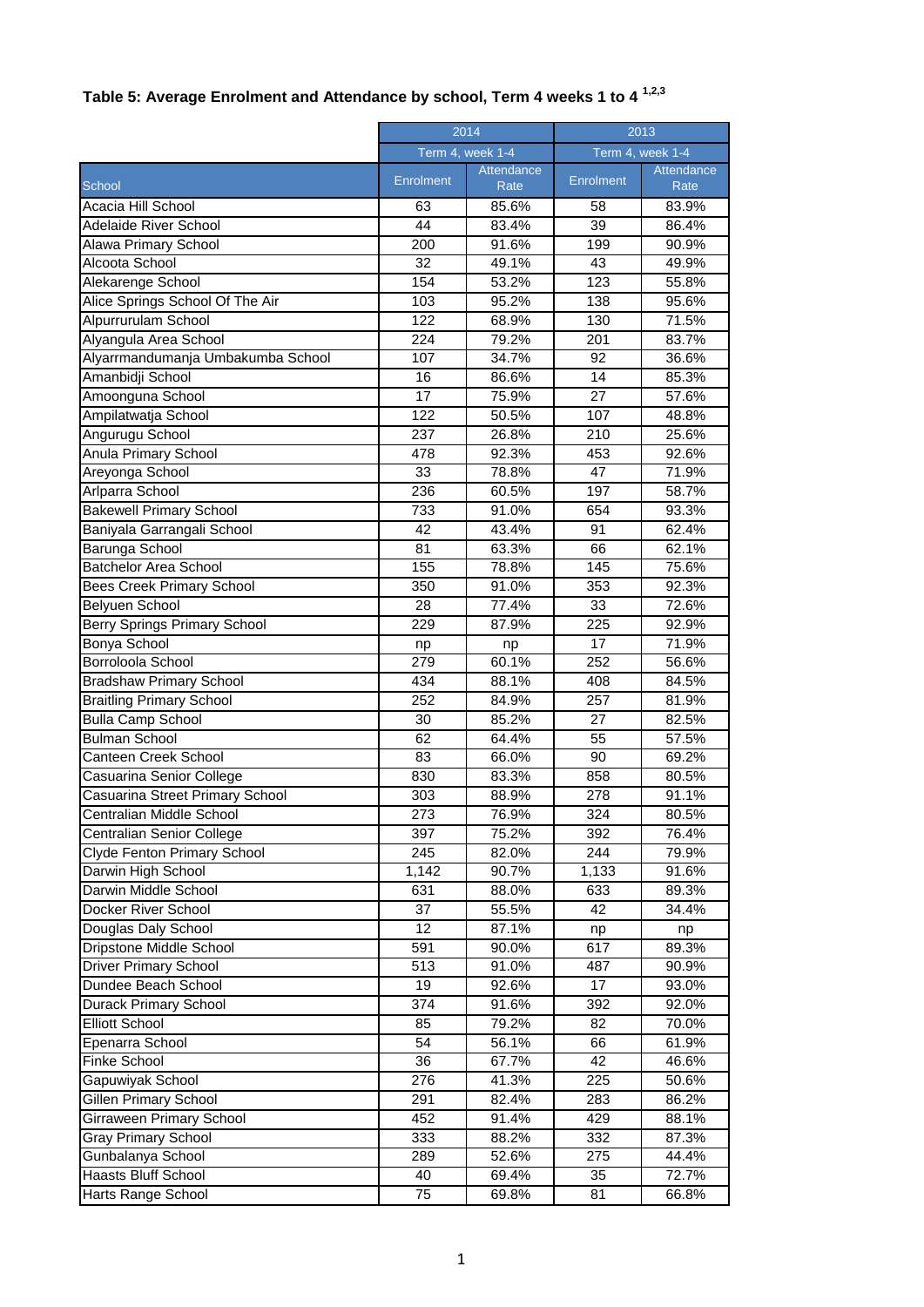|                                          | 2014<br>Term 4, week 1-4 |               | 2013<br>Term 4, week 1-4 |               |
|------------------------------------------|--------------------------|---------------|--------------------------|---------------|
|                                          |                          |               |                          |               |
| School                                   | <b>Enrolment</b>         | Attendance    | Enrolment                | Attendance    |
| Henbury School                           | 95                       | Rate<br>86.9% | 89                       | Rate<br>87.7% |
| Howard Springs Primary School            | 247                      | 90.4%         | 236                      | 88.0%         |
| Humpty Doo Primary School                | 414                      | 87.2%         | 417                      | 87.9%         |
| Imanpa School                            | 24                       |               | 25                       | 68.2%         |
|                                          |                          | 86.0%         |                          |               |
| Jabiru Area School                       | 276                      | 78.0%         | 294                      | 72.7%         |
| Jilkminggan School                       | 95                       | 63.6%         | 110                      | 48.7%         |
| Jingili Primary School                   | 330                      | 90.0%         | 344                      | 91.4%         |
| Kalkaringi School                        | 154                      | 59.5%         | 148                      | 59.2%         |
| Karama Primary School                    | 234                      | 88.9%         | 255                      | 85.4%         |
| Katherine High School                    | 577                      | 80.2%         | 538                      | 74.3%         |
| Katherine School Of The Air              | 222                      | 100.0%        | 245                      | 98.2%         |
| Katherine South Primary School           | 387                      | 87.6%         | 396                      | 87.4%         |
| Kiana School                             | np                       | np            | 13                       | 89.0%         |
| Kintore Street School                    | 24                       | 72.5%         | 25                       | 84.4%         |
| Lajamanu School                          | 210                      | 52.1%         | 191                      | 52.9%         |
| Laramba School                           | 74                       | 59.2%         | 60                       | 57.5%         |
| Larapinta Primary School                 | 303                      | 88.7%         | 294                      | 83.9%         |
| Larrakeyah Primary School                | 364                      | 92.7%         | 378                      | 89.8%         |
| Leanyer Primary School                   | 521                      | 92.7%         | 544                      | 91.4%         |
| Ludmilla Primary School                  | 144                      | 88.3%         | 188                      | 86.6%         |
| MacFarlane Primary School                | 207                      | 78.9%         | 226                      | 74.3%         |
| <b>Malak Primary School</b>              | 286                      | 83.5%         | 292                      | 85.1%         |
| Mamaruni School                          | 64                       | 42.5%         | 87                       | 46.0%         |
| Maningrida College                       | 696                      | 51.2%         | 617                      | 41.7%         |
| Manunda Terrace Primary School           | 205                      | 85.8%         | 220                      | 86.9%         |
|                                          | 22                       | 72.7%         | 22                       |               |
| Manyallaluk School                       |                          |               |                          | 82.0%         |
| Mataranka School                         | 42                       | 85.9%         | 52                       | 91.7%         |
| Mbunghara School                         | 12                       | 53.9%         | np                       | np            |
| Middle Point School                      | 22                       | 94.2%         | 26                       | 88.8%         |
| Milikapiti School                        | 78                       | 83.1%         | 79                       | 79.8%         |
| Milingimbi School                        | 341                      | 41.5%         | 348                      | 30.8%         |
| Millner Primary School                   | 214                      | 87.3%         | 231                      | 85.3%         |
| Milyakburra School                       | 56                       | 56.1%         | 30                       | 53.9%         |
| Minyerri School                          | 190                      | 65.1%         | 184                      | 70.4%         |
| <b>Moil Primary School</b>               | 308                      | 88.4%         | 340                      | 89.4%         |
| <b>Moulden Primary School</b>            | 384                      | 83.0%         | 395                      | 83.3%         |
| Mount Allan School                       | 68                       | 58.9%         | 69                       | 62.6%         |
| Mulga Bore School                        | 30                       | 48.0%         | 32                       | 56.8%         |
| Murray Downs School                      | 27                       | 62.0%         | 36                       | 70.0%         |
| Mutitjulu School                         | 45                       | 57.8%         | 37                       | 47.8%         |
| Nakara Primary School                    | 555                      | 92.3%         | 510                      | 92.0%         |
| Nemarluk School                          | 141                      | 89.6%         | 139                      | 88.9%         |
| <b>Neutral Junction School</b>           | 22                       | 61.2%         | 15                       | 56.3%         |
| Newcastle Waters School                  | 13                       | 73.1%         | np                       | np            |
| Nganambala School                        | 20                       | 78.8%         | $\overline{22}$          | 100.0%        |
| Nganmarriyanga School                    | 140                      | 64.8%         | 117                      | 57.5%         |
| Ngukurr School                           | 320                      | 69.5%         | 331                      | 52.8%         |
| Nhulunbuy High School                    | 185                      | 80.6%         | 229                      | 85.2%         |
| Nhulunbuy Primary School                 | 477                      | 85.1%         | 549                      | 84.9%         |
| Nightcliff Middle School                 | 267                      | 83.3%         | 245                      | 87.3%         |
| <b>Nightcliff Primary School</b>         | 497                      | 89.7%         | 514                      | 90.3%         |
| Northern Territory Open Education Centre | 561                      |               | 594                      |               |
|                                          |                          | 100.0%        |                          | 100.0%        |
| Ntaria School                            | 175                      | 66.1%         | 176                      | 59.8%         |
| Numbulwar School                         | 182                      | 55.4%         | 154                      | 35.3%         |
| Nyirripi School                          | 40                       | 51.7%         | 42                       | 47.9%         |